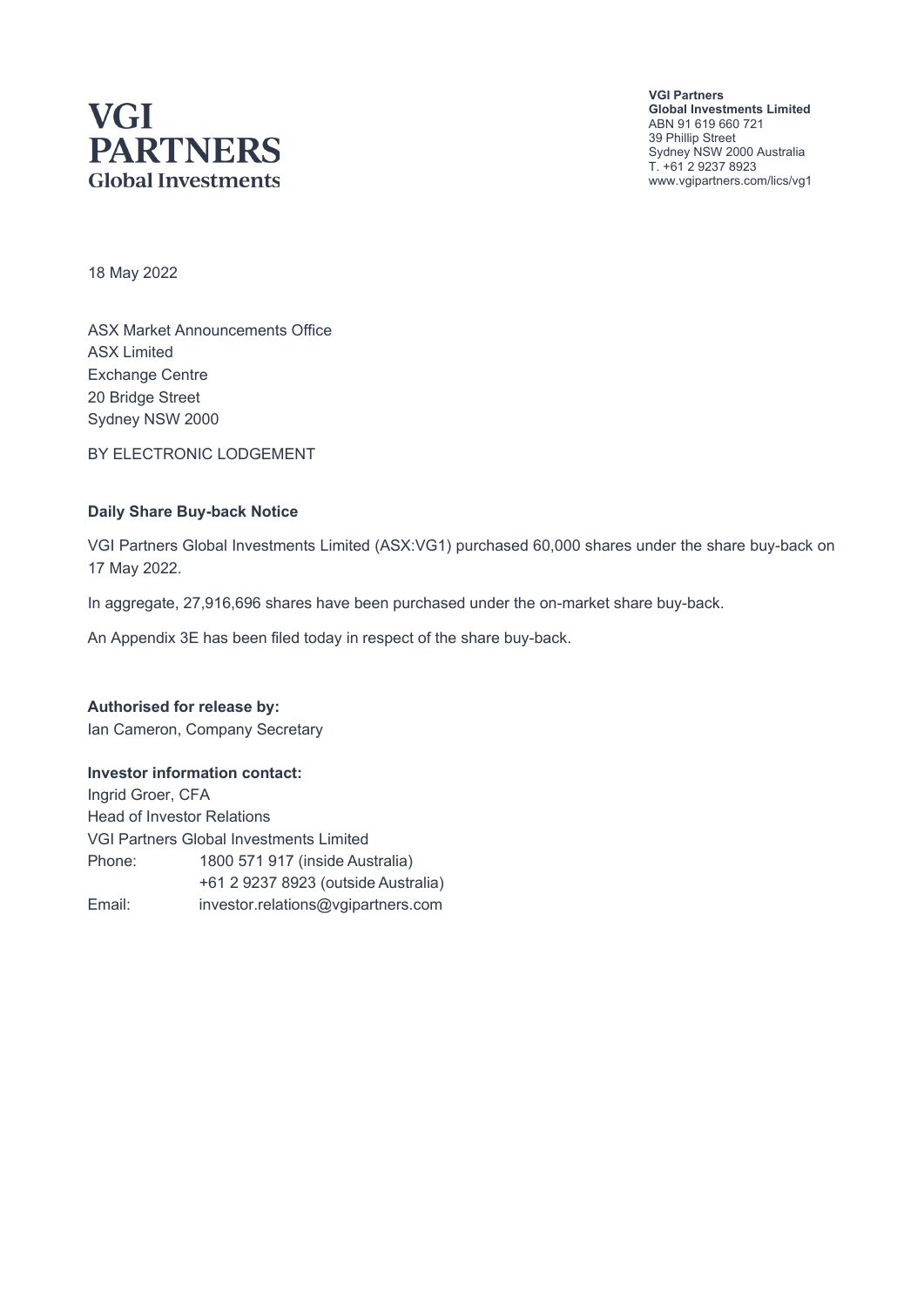*Rule 3.8A*

# **Appendix 3E**

## **Daily share buy-back notice (***except* **minimum holding buy-back and selective buy-back)**

*Information and documents given to ASX become ASX's property and may be made public.* Introduced 1/9/99. Origin: rule 3.6, Appendix 7C. Amended 30/9/2001, 11/01/10

| Name of entity                                 | ABN/ARSN       |  |
|------------------------------------------------|----------------|--|
| <b>NGI Partners Global Investments Limited</b> | 91 619 660 721 |  |

We (the entity) give ASX the following information.

#### **Information about buy-back**

1 Type of buy-back On-market buy-back within 10/12 limit

2 Date Appendix 3C was given to ASX

18 August 2020

### **Total of all shares/units bought back, or in relation to which acceptances have been received, before, and on, previous day**

|   |                                                                                                                                              | <b>Before previous</b><br>day | Previous day |
|---|----------------------------------------------------------------------------------------------------------------------------------------------|-------------------------------|--------------|
| 3 | Number of shares/units bought<br>back or if buy-back is an equal<br>access scheme, in relation to<br>which acceptances have been<br>received | 27,856,696                    | 60,000       |
|   | Total consideration paid<br>or<br>payable for the shares/units                                                                               | \$63,044,140.56               | \$94,998.00  |

<sup>+</sup> See chapter 19 for defined terms.